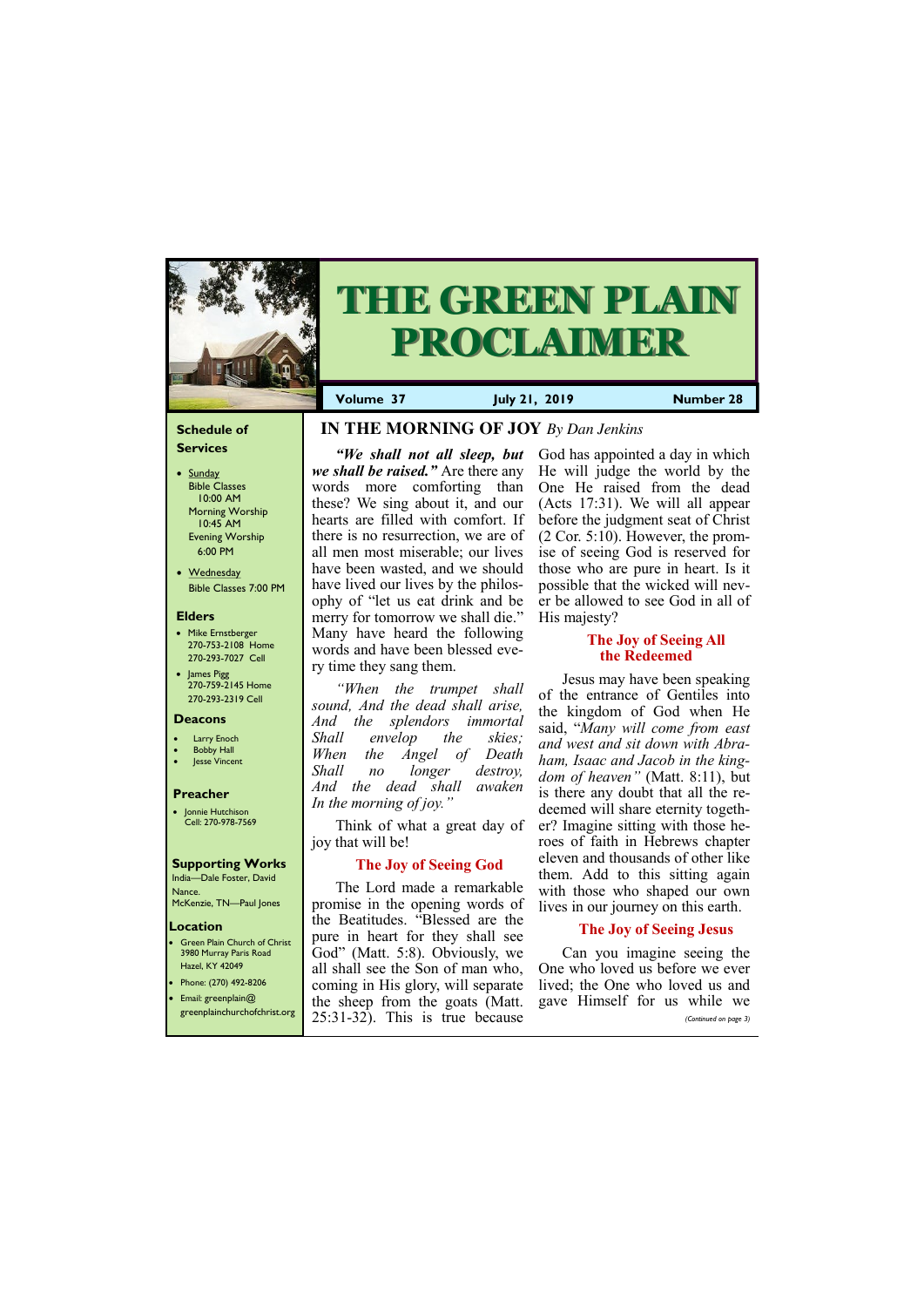# NEWS AND NOTES

- *REMEMBER IN PRAYER: Green Plain members*: Paul Brandon Lori Brandon , Peggy Jarvis, Rex and Margaret Enoch, Will Ed and Faye Travis , Mary Crutchfield, Vickie and Kaitlyn Canter, Joanne Barnes, Frank Towery, Maxine Pool, Hayes Grady, Jim Fielder, Larry Enoch and Jesse and Mary Vincent.
- **Family and Friends:** Betty Pond, Byron White, Meredith Enoch, Kenneth Mizell, Walter Bryars, Ann Workman, Mike and Dollie Kiser, Will and Nancy Winchester, Dean Carroll, Maryanne Stubblefield, Annie Lyons, Kenzie Murdock, Jim Hutson, Janice Canter, Maryanne Pedigrew, Dale Foster, Thomas Cooker, Don and Sherry Blackwell , Neal Parker and Andrea Phillips.
- **Our Sympathy** is extended to the family of Naomi Pigg who passed from this life this past week. Sister Pigg faithfully served the Lord for many years at the side of her husband Walter. Please keep this family in your prayers.
- **Mark Your Calendar**: *Fall Gospel Meeting* with Victor Eskew is scheduled for September 8-12. Fall session of the *School of Biblical Studies* will be conducted for eight consecutive Mondays beginning on September 16th.
- **Area Events**: **Gospel Meeting** at the Dexter church of Christ, July 21-24 with Sidney White. Sunday evening services are at 7:30 pm. Monday—Wednesday at 7:00 pm.
- **Pantry items for June** 7—Canned Beets; 14—Pork-n-Beans; 21—Spinach; 28—Paper Towels.
- Remember our **snacks for the hospital program** and place your items in the baskets in the lobby.
- **PASS IT ON!** When you have finished reading this bulletin, why not pass it on to a loved one, friend or neighbor. Use this as a tool to spread the gospel. Or, pick up extra copies to hand or mail to others.
- **See our Facebook page** for announcements, updates and articles. Access to past editions of this bulletin are available on our website at http://greenplainchurchofchrist.org.
- **Mission Work:** Please continue to pray for the preachers this congregation is supporting in India and for Dale Foster, Ronnie Gootan, David Nance, Mike Kiser and Paul Jones in their respective works.
- Watch **"A Bible Answer"** each Sunday morning at 8:00 am on WQWQ TV in Paducah, KY. This program is also available on their website at abibleanswertv.org and on GBN and YouTube**.**
- **July 2019 Anniversaries:** ;**16th** Rex & Margret Enoch **Birthdays: 7th—**Chad Canter**; 9th** Eli Salves; **18th** Hayes Grady; **30th** Jim Lowrie; Please let us know if we have left anyone out.



**Page 2**





**Last Week**: *What does the book of Psalms say shows "the glory of God" and what shows His handiwork?"* 

*Answer:* Psalms 19:1, "**The heavens** declare the glory of God; and **the firmament** sheweth his handywork."



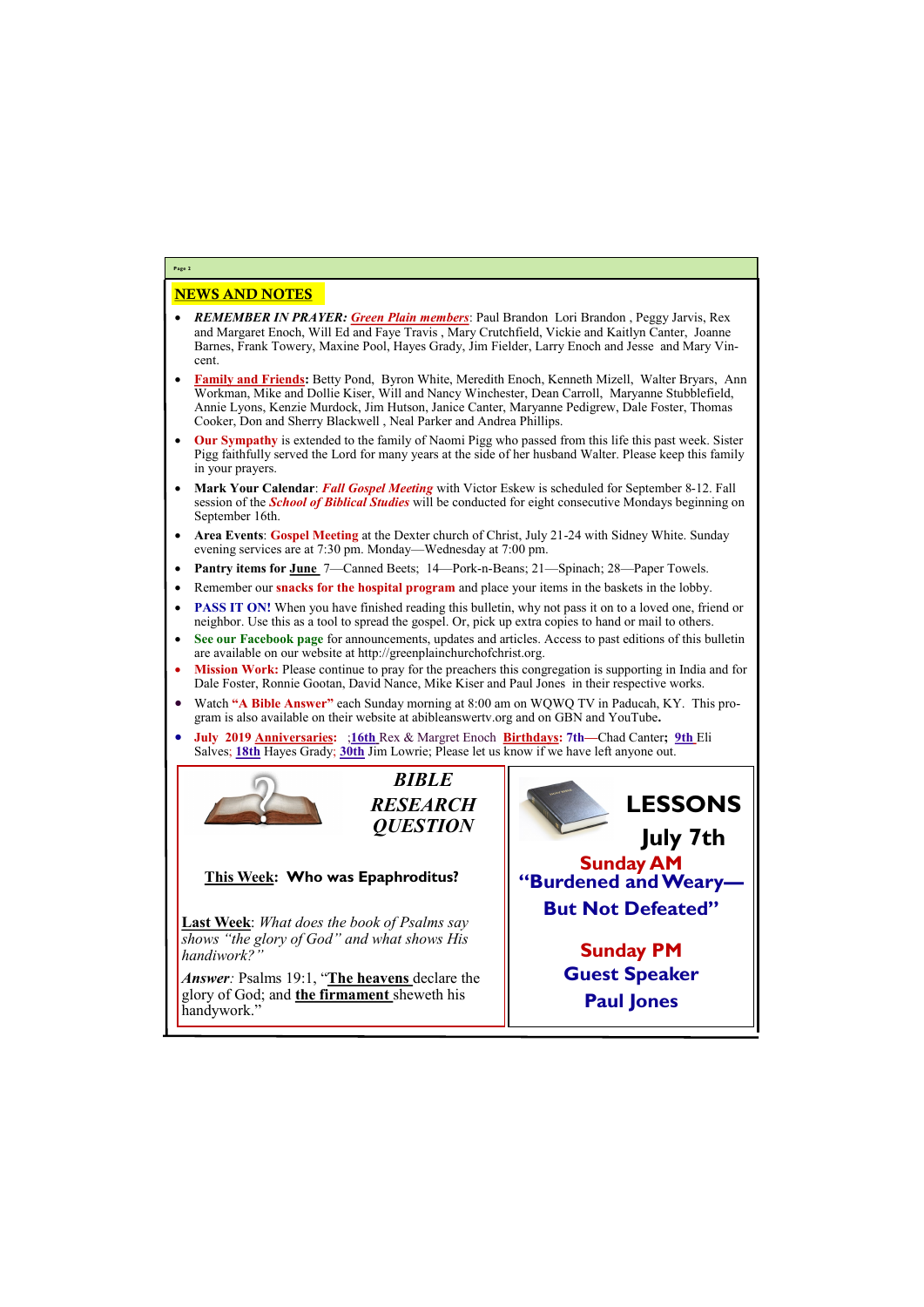**Page 3**

# **"DOES THIS OFFEND YOU?"** *By Kyle Butt*

The fact is, however, just because a person is offended is not necessarily a reason to stop saying or doing something. Jesus often offended people, but that did not stop Him from preaching and teaching the truth. When a person takes offense at something, it often says much more about the heart of the one who is offended than it does about the person who supposedly "caused" the offense.

"I'm offended!" "That is offensive to me!" "You must not do that, because it offends me!" You will often hear statements such as these on television, the radio, or any number of media outlets. Those who use these types of sentiment's throw them down like a gauntlet, daring you to continue. It is as if the fact that they are offended should cause you to stop whatever it is you are saying or doing that offends them. Somehow, "I'm offended," has become the verbal alarm that signals some sort of mistake or misstep on the part of the speaker.

On one occasion, Jesus taught about how the Pharisees had abused God's Word, His apostles came to him and said, "Do You know that the Pharisees were offended when they heard this saying?" (Matthew 15:11). It is almost as if the apostles thought like many people today. They seemed to be indicating that because Jesus had offended the Pharisees, then He should stop teaching those ideas or change His message. Jesus, however, thought nothing of the sort. He knew that His message offended the Pharisees because of the hardness of their hearts, not because of the way the mes-

sage was delivered. Jesus understood that the hearts of the Pharisees needed changing, not His message or even the way He delivered it. He responded to His apostles by saying, "Let them alone. They are blind leaders of the blind" (Matthew 15:14). Surely we can agree that the Pharisees would have been further offended by Jesus' follow up comments. Their offense, however, was misplaced. They were blind to the truth. They should not have been offended at Jesus' message. Jesus' message was the truth that God had sent to set them free (John 8:32).

Mark 6:1‐6 tells about a me Jesus returned to His hometown of Nazareth. He went to the synagogue and preached the Word as He often did in other places. The townspeople who heard Him murmured, "Where did this man get these things?... Is this not the carpenter, the Son of Mary, and brother of James, Joses, and Simon? And are not His sisters here with us?" The text then states, "And they were offended at Him." The fact that they were offended did not mean Jesus had done anything wrong. It did not mean that He should have taken a different approach to preaching in His hometown. It meant only that the hearts of the hearers were calloused, sinful, and refused to recognize God's message when it was preached. Jesus never cowered to the "I'm offended so you must stop" tactic and neither should we.

At one me Jesus preached to a great multitude of His disciples. Many of His own dis-

were sinners! Perhaps we might see those beautiful marks of love in His hands and in His side. We are His bride, and He awaits our coming.

*O the bliss of that morn, in the morning of joy!*

*—* From *Palm Beach Lakes church of Christ—FL*

*(Continued from page 1)*